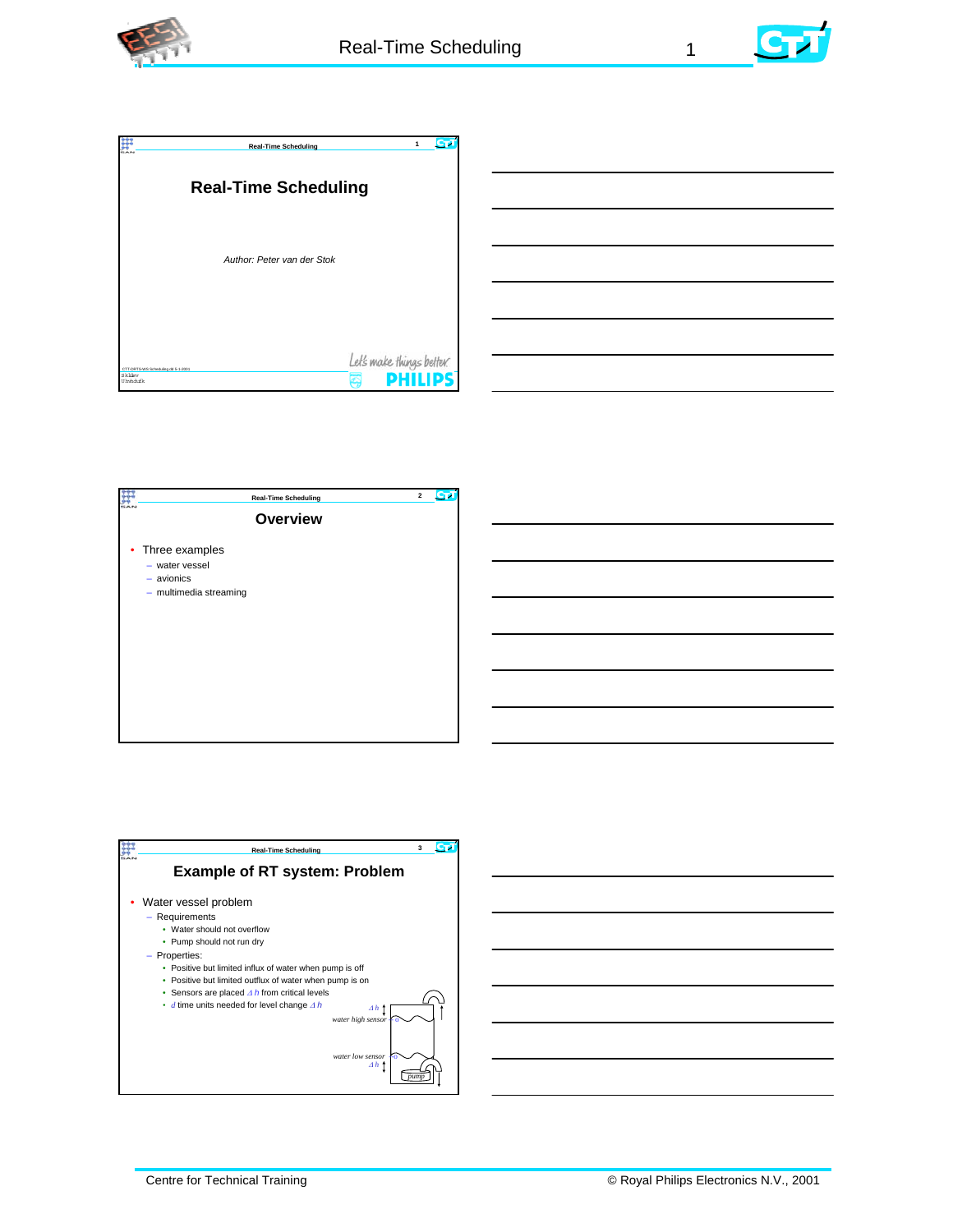











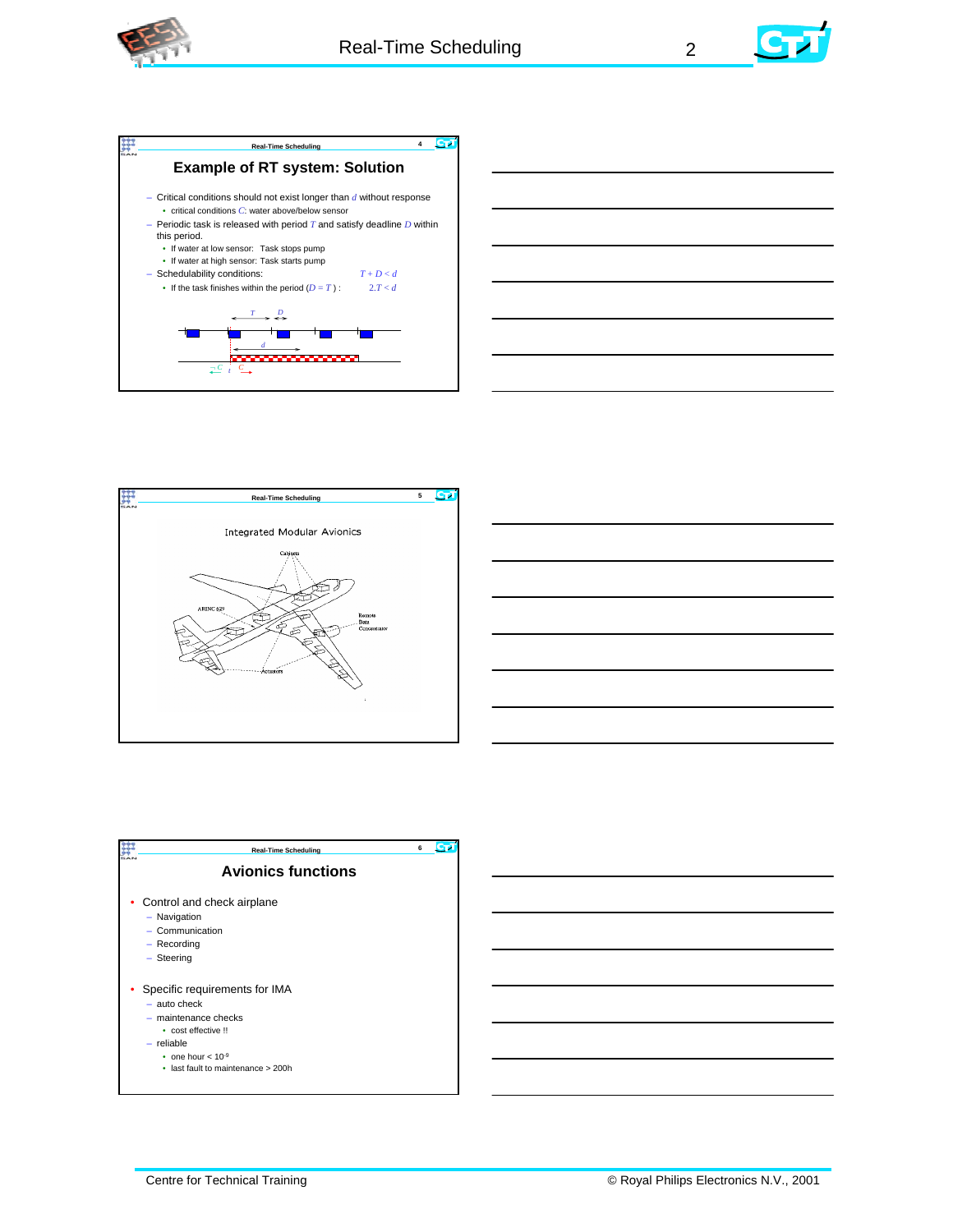











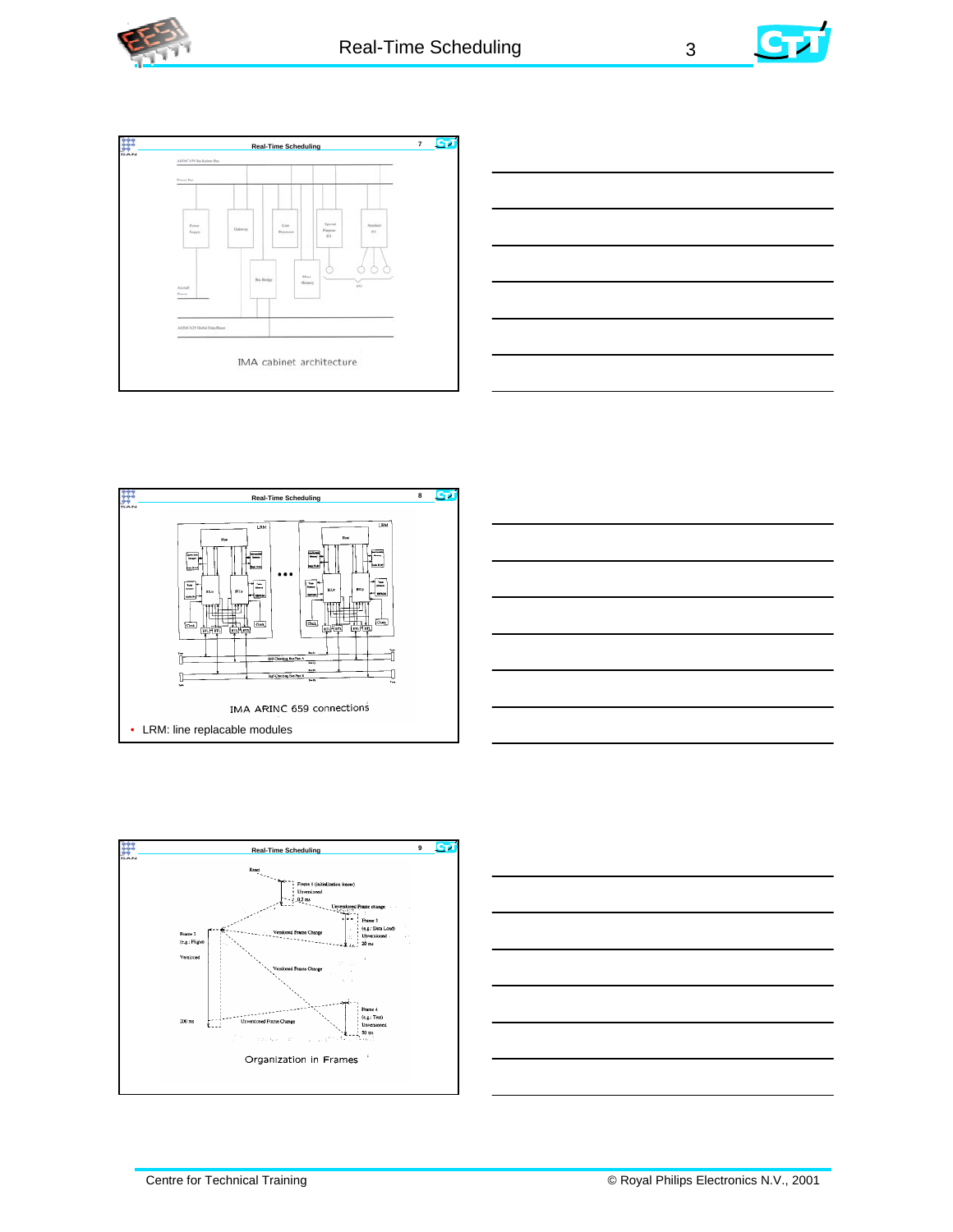













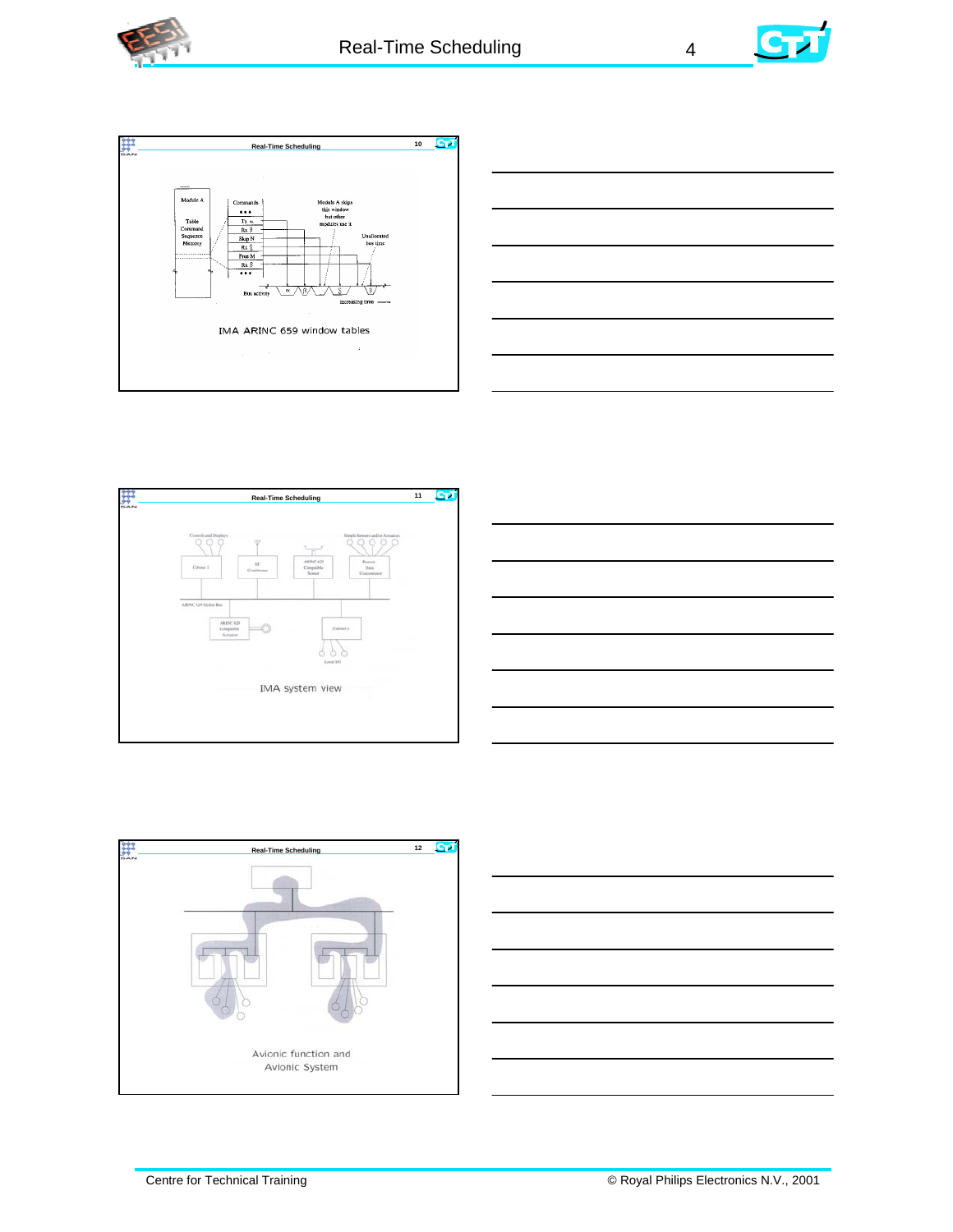











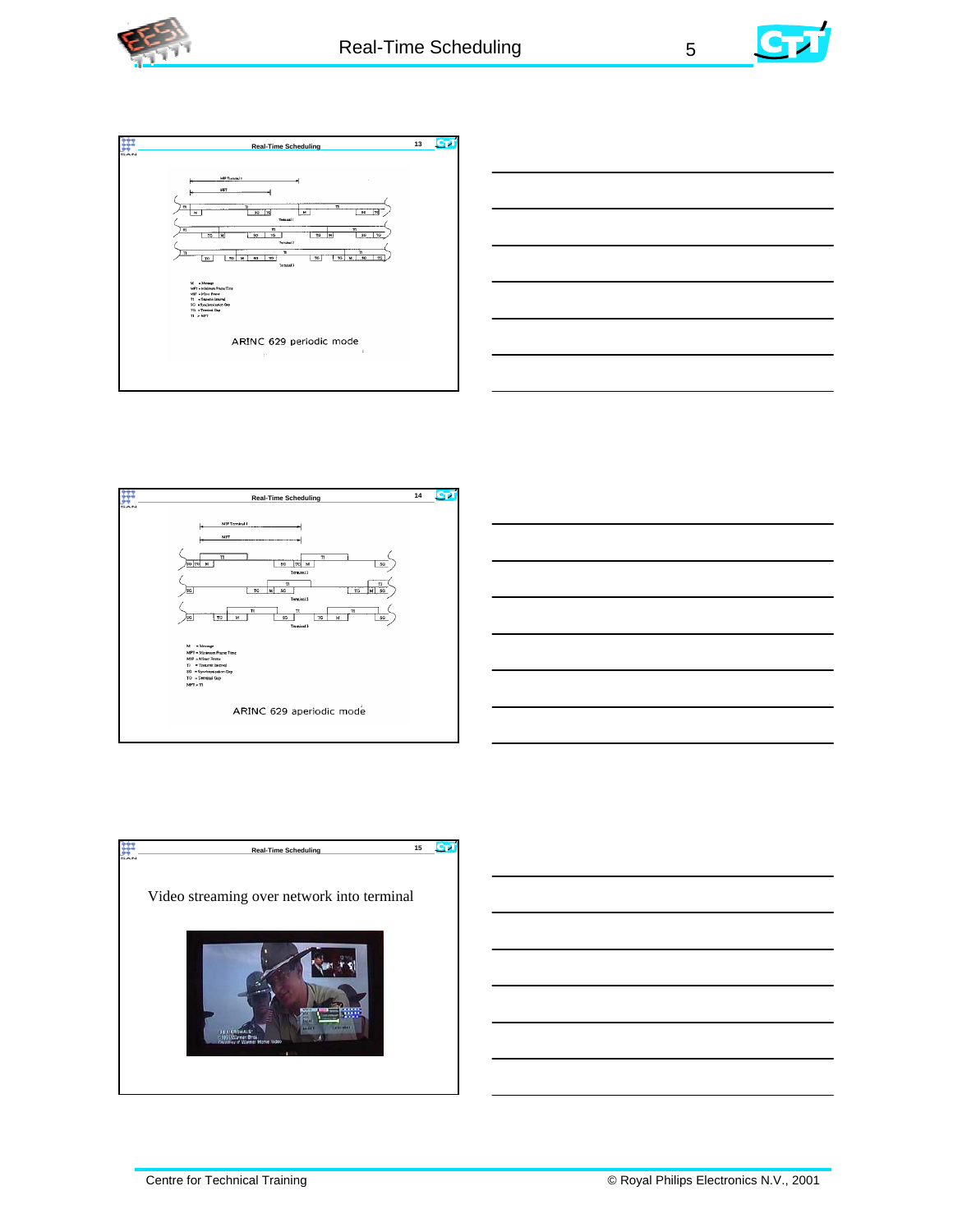









|                                     | <b>Real-Time Scheduling</b> | 18 |
|-------------------------------------|-----------------------------|----|
| Application mode<br>Mode parameters |                             |    |
| Stream modes<br>Application graph   |                             |    |
|                                     |                             |    |
|                                     |                             |    |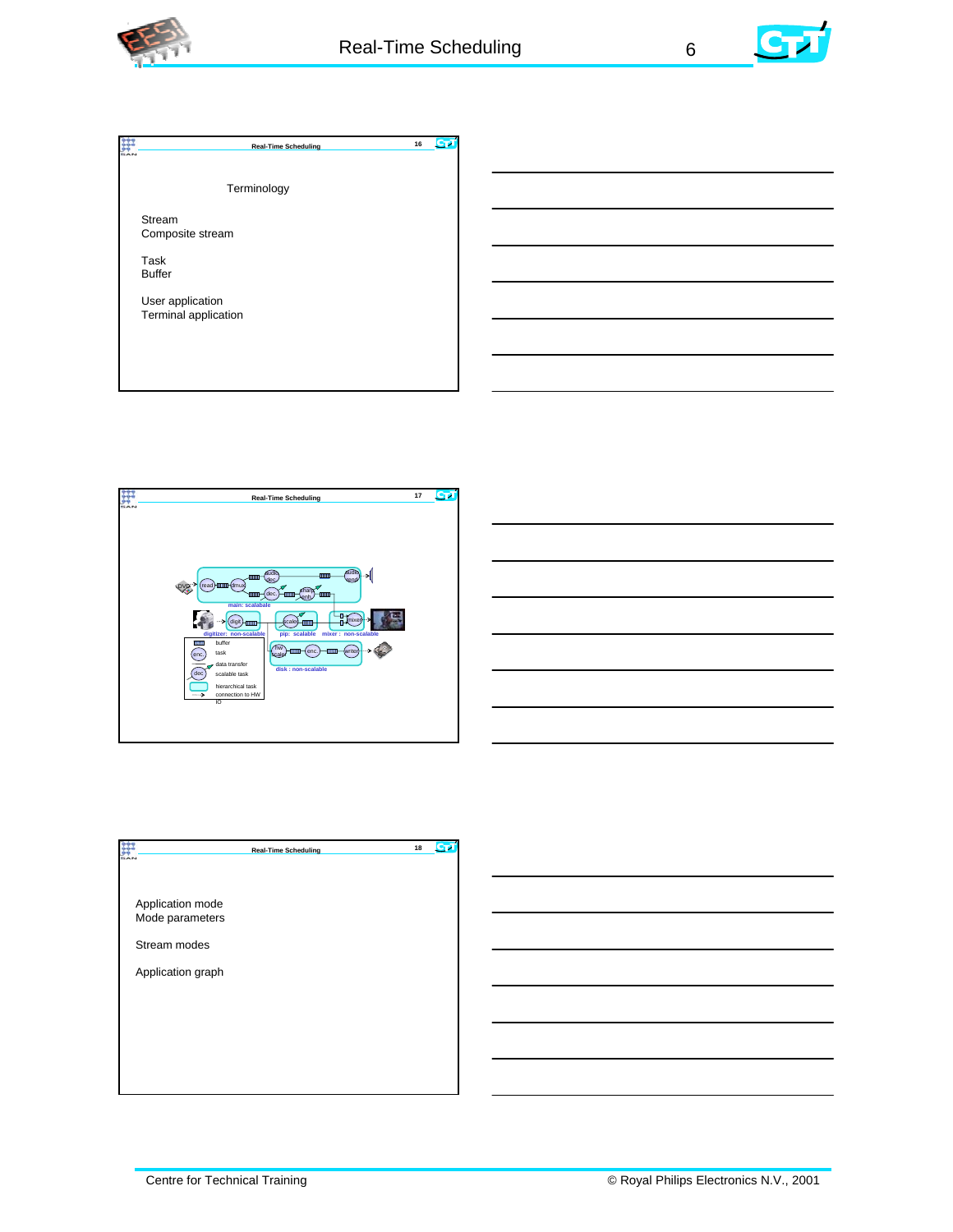